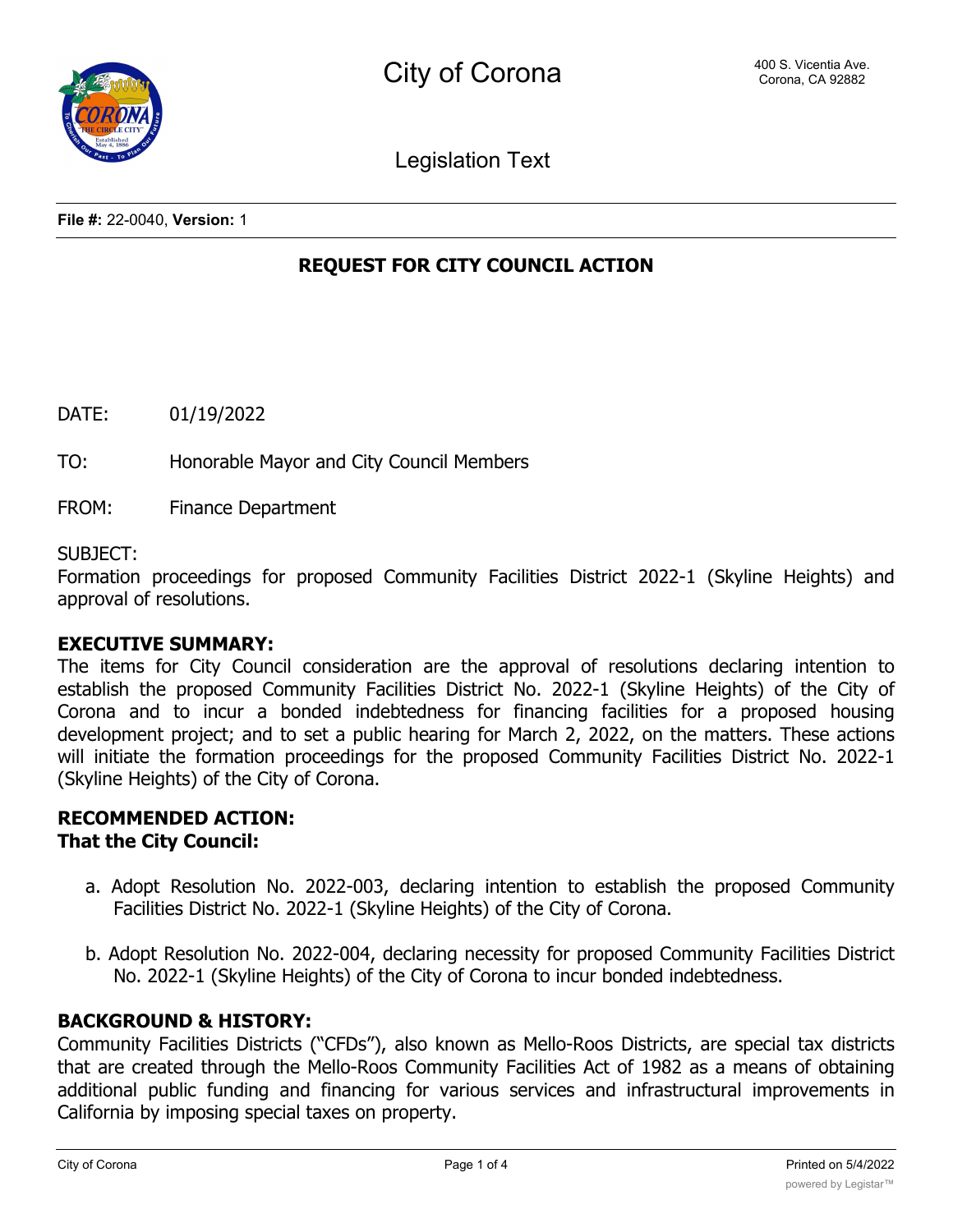The City was approached by developers JHB Colony Investments, LLC and American Superior Land, LLC (the "Landowners") regarding the formation of a community facilities district for the purpose of financing certain City facilities and services for a proposed housing development project.

The proposed development, known as the Skyline Heights project (the "Project"), consists of 294 single-family detached homes and is located along the south side of West Foothill Parkway, east of the Paseo Grande and Foothill Parkway Intersection, west of the Lincoln Ave and Foothill Parkway Intersection. Construction of the Project is anticipated to begin in late 2022 and is anticipated to take approximately three years to complete.

The proposed Community Facilities District ("CFD No. 2022-1") Special Tax A, will fund the development of certain facilities required to serve the Project, including storm drain, sanitary sewer, domestic water, reclaimed water, streets, and traffic signals. The maintenance services for public facilities within and for the benefit of the proposed Project, which will be funded through CFD No. 2022-1 Special Tax B, include maintenance and lighting of parks, parkways, streets, roads and open space, graffiti removal, maintenance and operation of water quality improvements, and public street sweeping.

## **ANALYSIS:**

The initial step in the process to establish CFD No. 2022-1 is for the City Council to approve Resolution Nos. 2022-003 and 2022-004, which declare intention to establish the proposed CFD No. 2022-01 and necessity to issue bonds to finance the construction of the facilities required to serve the Project. Once approved, the final steps would occur in conjunction with a public hearing regarding the formation of CFD No. 2022-1, which would be set for March 2, 2022.

Resolution No. 2022-003, declaring intention to establish the proposed CFD No. 2022-1, serves the following purposes:

- 1. It describes the territory of the boundaries of the CFD No. 2022-1;
- 2. It describes the types of facilities and services that will be financed with the special taxes and bond proceeds;
- 3. It describes the rate and method of apportionment of the special taxes to be levied on the properties within the CFD No. 2022-1; and
- 4. It calls for a public hearing to be held on March 2, 2022, at 6:30 p.m. in the City Council chambers.

Resolution No. 2022-004 also calls for a public hearing to declare necessity to incur bonded indebtedness for the construction of facilities to serve the Project, states the not-to-exceed amount of \$32,000,000 for bonds to be issued by CFD No. 2022-1, and declares that special taxes to be levied on the properties within the proposed CFD No. 2022-1 are to be used for payment of debt service on the bonds, payment of administrative expenses, and payment of public facilities relating to the CFD No. 2022-1.

Should these resolutions be approved and the formation proceedings advance, the actual formation of CFD No. 2022-1 will occur at the public hearing on March 2, 2022. At that hearing, the City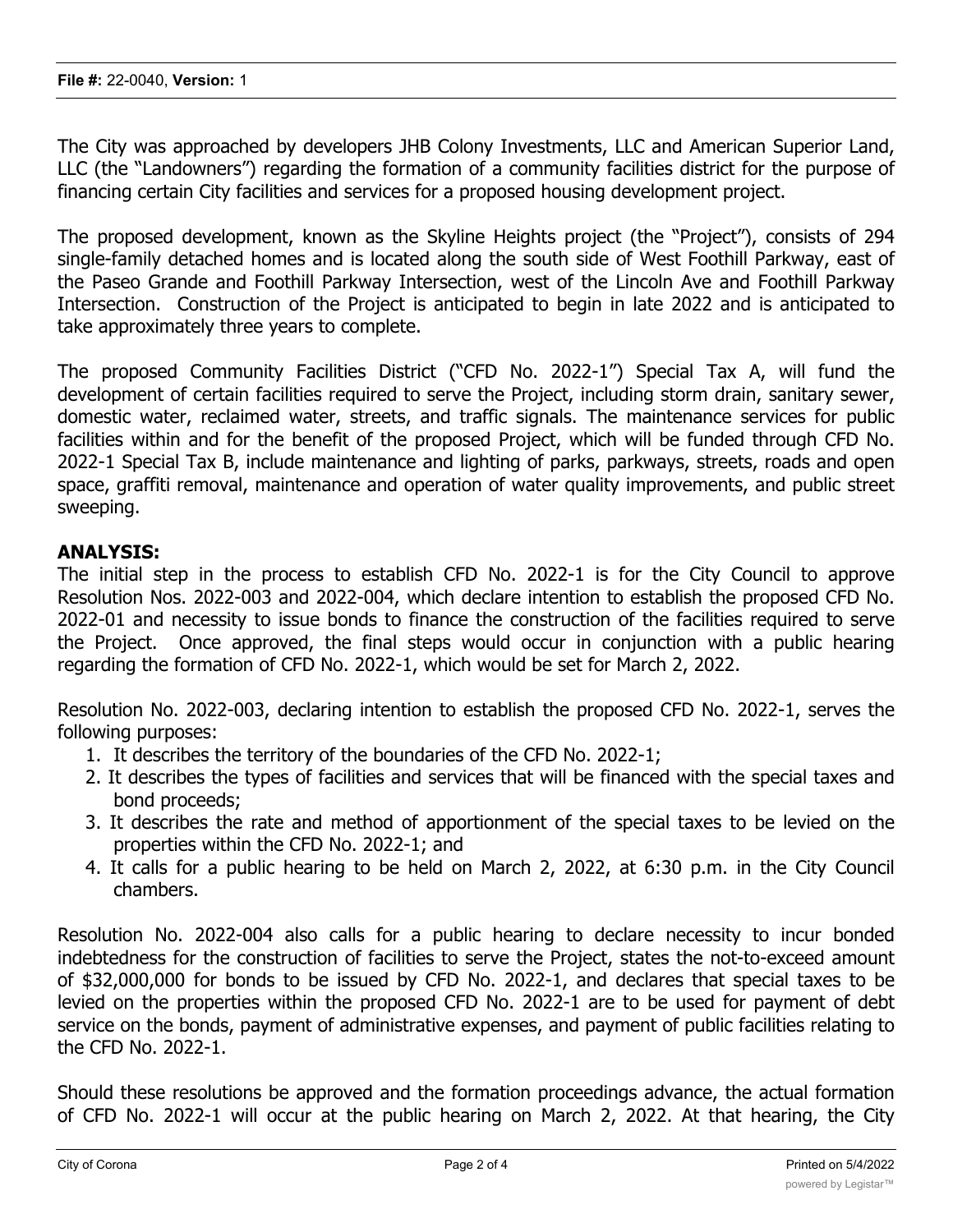#### **File #:** 22-0040, **Version:** 1

Council will be presented with information regarding the proposed CFD No. 2022-1, the special taxes to be levied on the properties, and the public facilities to be constructed using bond proceeds. During this hearing, the City Council will be asked to take the following actions that complete the formation process:

- 1. Adopt a resolution establishing CFD No. 2022-1;
- 2. Adopt a resolution deeming it necessary for CFD No. 2022-1 to incur a bonded indebtedness and call a special election of the landowners;
- 3. Conduct the special landowner election;
- 4. Adopt a resolution declaring the results of the election; and
- 5. Introduce and waive the first reading of the ordinance regarding levying the special taxes.

Staff will return to City Council at a future date following the formation of CFD No. 2022-1 to receive the appropriate approvals needed to issue the bonds. The details on the total amount of the bond issuance, interest rate, and bond term will be included in the future agenda report, once those items are finalized and ready for City Council approval.

The work on this project to-date has been undertaken by the City's financing team, which includes Best Best & Krieger LLP as bond counsel, Spicer Consulting Group, LLC as special tax consultant, CSG Advisors Incorporated as financial advisor, and staff members from the Planning and Development Department, Finance Department, and the City Attorney's Office.

### **COMMITTEE ACTION:**

This project has been presented at the Finance, Legislative and Economic Development (FLED) Committee on February 5, 2020 and October 7, 2020. The most recent presentation was to the Committee of the Whole on May 12, 2021. At the May 2021 Committee of the Whole meeting, staff received direction to move forward with the approval process for the CFD formation.

### **FINANCIAL IMPACT:**

The proposed CFD No. 2022-1 formation has no fiscal impact to the City's General Fund. All costs associated with the formation are paid from a deposit posted by the Landowners with the City. Annually thereafter, costs incurred for staff time to administer CFD No. 2022-1 are reimbursed from the annual levy of special taxes on the property owners. Bonds to be issued by CFD No. 2022-1 will be the sole responsibility of the property owners through a levy of special taxes; the City has no financial responsibility for the debt service associated with these bonds.

### **ENVIRONMENTAL ANALYSIS:**

This action is exempt pursuant to Section 15061(b)(3) of the Guidelines for the California Environmental Quality Act (CEQA), which states that a project is exempt from CEQA if the activity is covered by the general rule that CEQA applies only to projects that have the potential for causing a significant effect on the environment. Where it can be seen with certainty that there is no possibility that the adoption of the resolutions may have a significant effect on the environment, the action is not subject to CEQA. This action merely declares the City's intent to form CFD No. 2022-1 and the